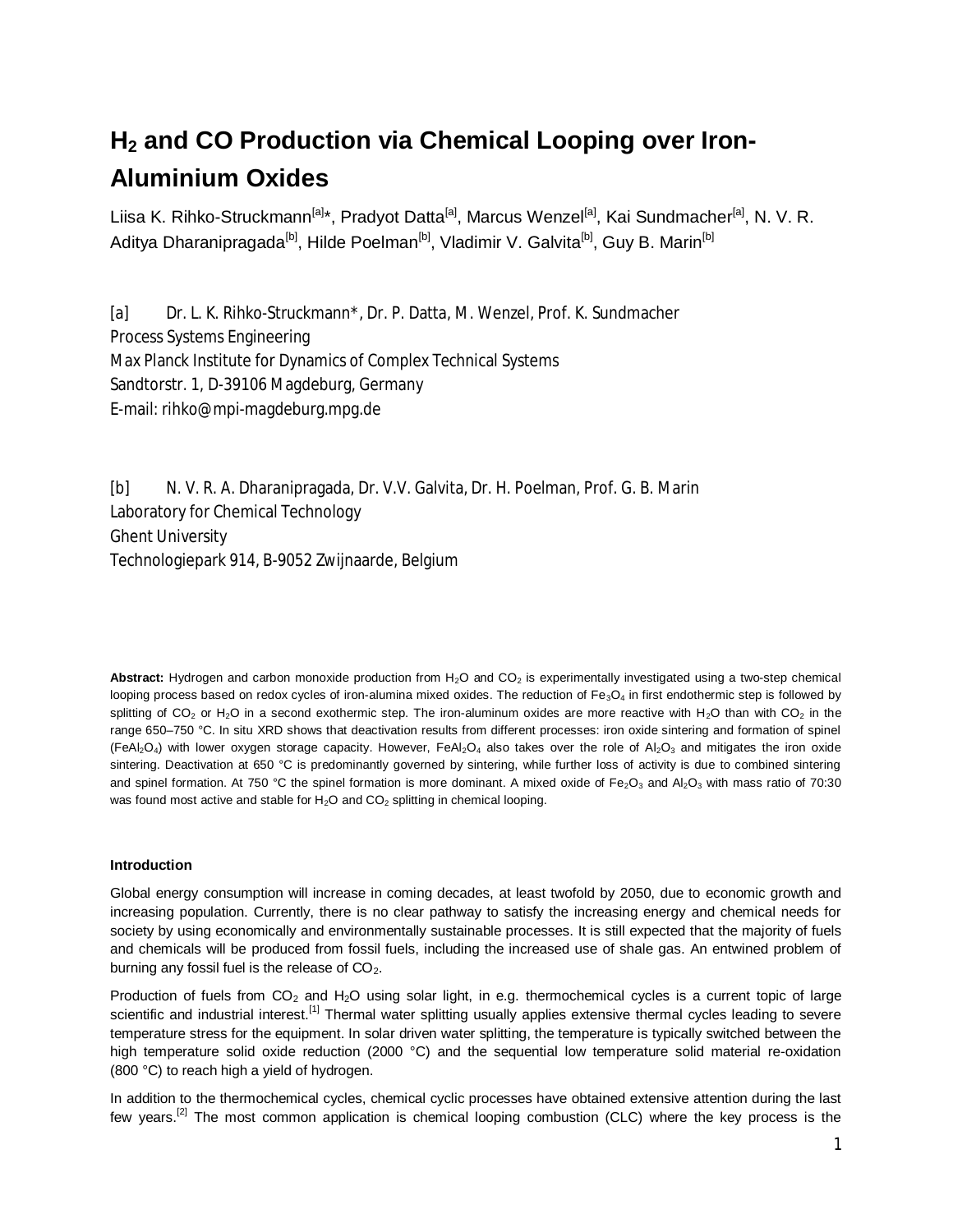transfer of oxygen from air to the fuel compartment by a solid oxygen carrier material.<sup>[\[3](#page-7-2)]</sup> The exhaust gas from the fuel compartment in CLC has low N<sub>2</sub> concentration and it contains mostly CO<sub>2</sub> and H<sub>2</sub>O, thus allowing inherent CO<sub>2</sub> capture by carbon sequestration technologies. The chemical looping approach can be applied for steam reforming where syngas is used for the reduction and steam for oxidation to produce  $H_2$ .<sup>[\[4](#page-7-3)]</sup> In the cyclic dry reforming, methane is used in reduction and target is the production of CO from  $CO_2$  during oxidation.<sup>[[5\]](#page-7-4)</sup> In all cyclic solid-gas processes special attention should be given to the material stability over hundreds of cycles, but the latter aspect has received only moderate consideration in scientific literature.

Chemical looping with solar thermochemical cycles has been examined to reduce simultaneously  $CO<sub>2</sub>$  and H<sub>2</sub>O to syngas using Zn/ZnO, FeO/Fe<sub>3</sub>O<sub>4</sub><sup>[\[6](#page-7-5)]</sup>, and Sn/SnO<sub>2</sub><sup>[\[7](#page-7-6)]</sup> redox pairs. For all of these samples, H<sub>2</sub>O exhibited higher reaction rates compared to  $CO<sub>2</sub>$ . A strong correlation between the input molar ratio of H<sub>2</sub>O:CO<sub>2</sub> and the product molar ratio of H<sub>2</sub>:CO was shown over the temperature ranges investigated. The syngas composition over CeO<sub>2</sub> was experimentally determined as a function of the molar co-feeding ratio: the range  $H_2O:CO_2$  of 0.8 to 7.7, yielded syngas with H<sub>2</sub>:CO molar ratios from 0.25 to 2.34.<sup>[[8\]](#page-7-7)</sup> For the Fe-Ba hexa-aluminate car[ri](#page-7-8)er clearly higher reactivity was reported for H<sub>2</sub>O than for CO<sub>2</sub> in the chemical looping partial oxidation of methane.<sup>[9]</sup>

The success of these processes strongly relies on the physico-chemical properties of the oxygen storage material: it requires a high reduction/oxidation rate, long-lasting stability and resistance against phase transformations. The present contribution investigates the relationship between structural changes of the looping materials and the overall activity and stability of the  $CO<sub>2</sub>$  and  $H<sub>2</sub>O$  splitting process. Pure and modified iron-aluminum oxides have been reported to be promising candidates for  $H_2O$  splitting by CO reduction including air oxidation.<sup>[[10\]](#page-7-9)</sup> The present contribution compares the applicability and longtime stability of iron-aluminum oxides in chemical looping processes. Iron-aluminum oxides with varying ratio of iron oxide and alumina were synthesized. The materials and the abbreviations used for the prepared samples are listed in Table 1. The samples were tested for two applications, where the desired products are generated during the oxidation step: 1) in the  $H_2O$  splitting half-cycle hydrogen is produced from steam, and 2) in the  $CO<sub>2</sub>$  splitting process carbon monoxide is generated during the solid material oxidation. For both applications, hydrogen was applied as reducing fuel.

Comparable approaches with hydrogen as reducing agent have been followed for the  $CO<sub>2</sub>$  activation with nanostructured iron<sup>[[5\]](#page-7-4)</sup>, CeO<sub>2</sub>-modified Fe<sub>2</sub>O<sub>3</sub> materials<sup>[[11\]](#page-7-10)</sup>, or for water purification with Mo-doped CeZeO<sub>2</sub>-Fe<sub>2</sub>O<sub>3</sub> mixed oxides.<sup>[[12\]](#page-7-11)</sup> It should be noted that for the reduction step the quality of hydrogen is not critical, and e.g. tar, impurity or CO contaminated hydrogen from biomass gasification could be used. Of course, any reducing feed can be applied in this stage of the chemical looping process, e.g. for combined chemical looping combustion and reforming, a tail gas mixture from a PSA unit.<sup>[[13\]](#page-7-12)</sup> With H<sub>2</sub>O re-oxidation, the produced hydrogen can directly be used in many applications, e. g. low temperature fuel cells.<sup>[[14\]](#page-7-13)</sup> On the other hand, using CO<sub>2</sub> as re-oxidant leads to activation and utilization of CO<sub>2</sub> at low temperature.<sup>[\[15](#page-7-14)]</sup> Combination of both feeds can provide syngas with controlled ratio of CO/H<sub>2</sub>, e.g. for Fischer-Tropsch synthesis.<sup>[[16\]](#page-7-15)</sup>

In the present contribution the activity of various iron-aluminum oxide materials was investigated by quantifying the  $H_2$ and CO yield in the corresponding looping processes. Furthermore, special attention was given to the long-term stability by means of in-situ XRD characterization to get an indication of cyclic steady-state operation.

#### **Results and Discussion**

## **Material Characterization**

An elemental composition of 47 wt. % Fe and 14 wt. % Al for the sample FeAl70:30 was measured by ICP-OES. The measured elemental contents correspond to a calculated oxide weight of 71.8 and 28.2 wt. % for Fe<sub>2</sub>O<sub>3</sub> and Al<sub>2</sub>O<sub>3</sub>, respectively, which is close to the targeted nominal iron oxide–alumina ratio of 70:30. For the sample FeAl60:40 the measured iron and aluminum content of 39 and 19 wt. % gives the corresponding oxide weight of 60.8 wt. % and 39.2 wt. %. The ICP-OES analysis of these two exemplary samples confirmed that the targeted composition of the mixed oxides was satisfactorily achieved in the applied urea precipitation.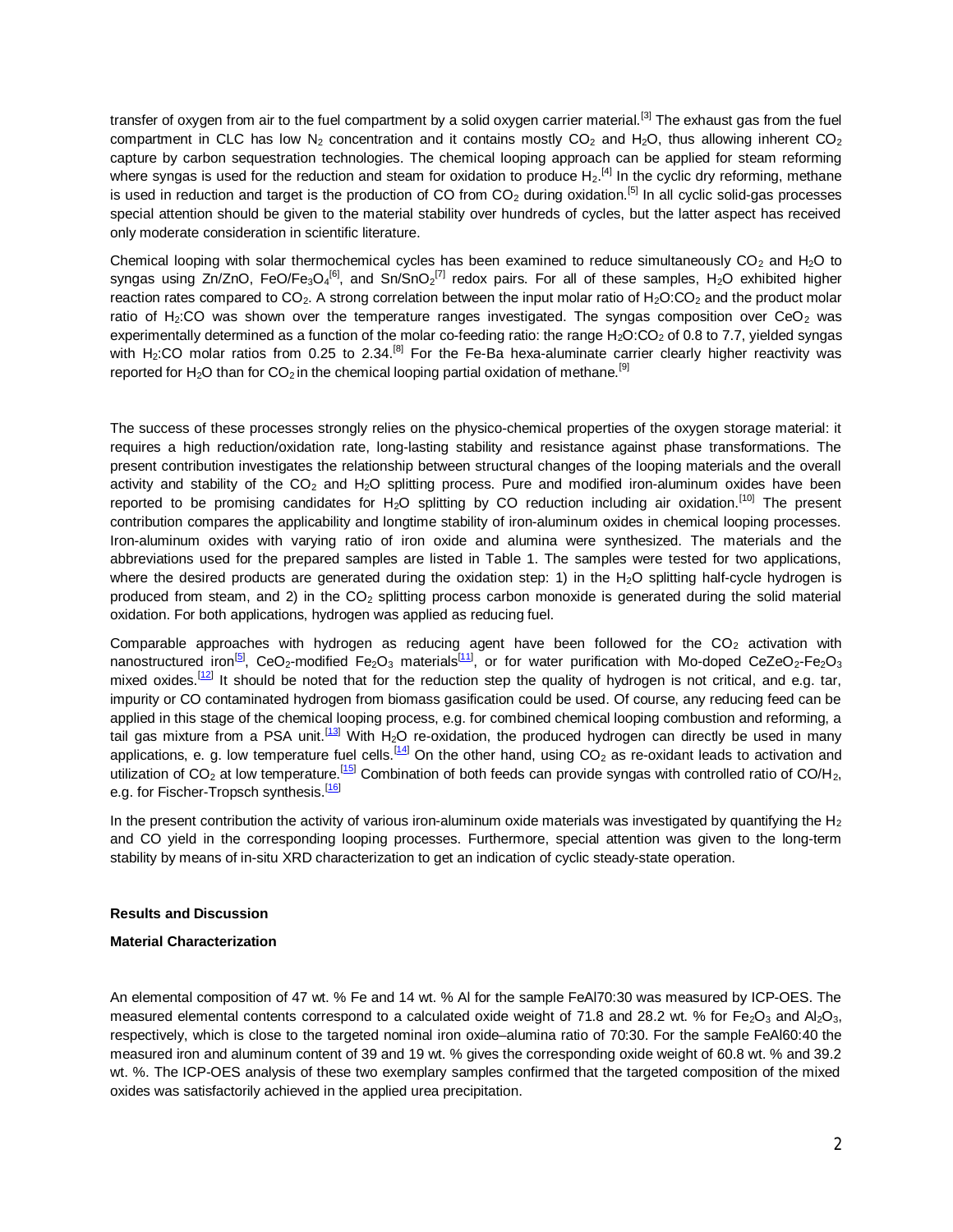Table 1 lists the measured BET surface areas for the freshly calcined as well as for the used samples after the hydrogen production measurements with 100 cycles at 650 °C and 750 °C. A high surface area is not necessarily an indicator for a good oxygen carrier material, but as a part of the material characterization the method confirms successful synthesis. The BET specific surface areas were between 57 to 81 m<sup>2</sup>/g for the fresh samples after the calcination. The initial BET surface areas for the present samples synthetized by urea precipitation are somewhat higher than the BET surface areas reported for iron oxide-alumina samples synthetized by co-precipitation. Exemplary, the samples FeAl80:20 and FeAl60:40 yielded BET surface areas of 80 and 81 m<sup>2</sup>/g, whereas Kidambi et al. reported 10.9 and 19.0 m<sup>2</sup>/g for nominally equal iron oxide-alumina samples prepared with a slightly different synthesis procedure.<sup>[[10a\]](#page-7-9)</sup>

The as prepared materials were characterized using powder XRD to determine the phases present (Fig. 1). The patterns revealed the presence of characteristic peaks of  $Fe<sub>2</sub>O<sub>3</sub>$  in all samples. There were no diffraction peaks attributable to  $A_2O_3$  even at higher loadings, suggesting the amorphous nature of  $A_2O_3$ . Further, there was no indication of  $FeAl<sub>2</sub>O<sub>4</sub>$  in the as prepared samples. Indeed, the synthesis conditions do not favor spinel formation, as this requires high calcination temperatures (>1000 °C).<sup>[[17\]](#page-7-16)</sup> The average crystal sizes determined from the peak width of the four most intense peaks using Scherrer's equation lie between 33 and 22 nm for FeAl90:10 and FeAl60:40 respectively (Table 2). For increasing alumina loading, the  $Fe<sub>2</sub>O<sub>3</sub>$  particle size is found to decrease indicating that alumina favors the iron oxide dispersion.

#### **Isothermal Reduction**

The reduction behavior of the calcined iron oxide-alumina samples was investigated isothermally at 800°C by following the temporal mass change. The samples were initially heated to 800°C under He atmosphere. A negligible mass decrease during the degassing and heating phase was observed (not shown). The reduction of the samples was observed in a few seconds as weight loss when the hydrogen was conducted into the TGA chamber. For FeAl90:10, 95 % of the experimentally observed total relative mass reduction (0.237) was achieved within the first 500 s. For the samples FeAl80:20, FeAl70:30 and FeAl60:40 the reduction progressed clearly slower (not shown here). However, the reduction was practically completed after 3600 s for all samples and beyond this time the observed mass decrease was negligible.

The detailed reduction behavior can be followed more clearly in the differential mass change illustration (see Fig. 2a). For the samples with lower alumina content FeAl80:20 and FeAl90:10, a two-step reduction behavior was observed during isothermal reduction: one around  $\sim$ 50 s and another broad change  $\sim$ 100 s after H<sub>2</sub> introduction. The samples FeAl60:40 and FeAl70:30 also showed a two-step reduction behavior, but with different rates as clearly seen in Fig. 2a. They reduced initially very fast during the first few seconds after  $H_2$  introduction, yielding a very sharp differential mass change. Further reduction was however very slow and no other stages of reduction could be identified.

In order to identify the iron oxide phase changes and their evolution, in-situ XRD experiments were performed isothermally at 750 °C. The crystallographic changes in sample FeAl90:10 are represented in Fig. 2b. Initially, Fe<sub>2</sub>O<sub>3</sub> transforms to Fe<sub>3</sub>O<sub>4</sub> as intermediate phase after ~50s, followed by the transformation to FeO around 100s after the H<sub>2</sub> switch. Metallic Fe(110) at 44.7° diffraction angle appeared towards the end of the isothermal reduction in parallel to the FeO diffractions, hence the reduction remained incomplete. The latter could be due to the slightly lower temperature of 750 °C instead of 800°C employed here. Other samples follow the same trend (not shown). From comparison of Fig. 2a and b, it is likely that the first observed mass reduction for all samples includes both the initial reduction of Fe<sub>2</sub>O<sub>3</sub> to Fe<sub>3</sub>O<sub>4</sub> as well as the reduction of Fe<sub>3</sub>O<sub>4</sub> to FeO<sub>x</sub>, where x varies for wuestite between 0.9 and 0.95 for temperatures below 900 °C.<sup>[[10a\]](#page-7-9)</sup>

Assuming that initially only the iron oxide phase  $Fe<sub>2</sub>O<sub>3</sub>$  is reducible, and the alumina phase remains unchanged under the hydrogen treatment in the isothermal experiment, we can analyze the achieved reduction degree of the solid material. Complete reduction of  $Fe<sub>2</sub>O<sub>3</sub>$  to metallic Fe was expected. Under these assumptions, the sample with 10 wt. % alumina, FeAl90:10, could reduce by 27.1% leading to the final relative mass of 0.729, whereas the sample with highest alumina composition, FeAl60:40, could achieve only 18.0 % mass reduction ending up at a final relative mass of 0.820. Fig. 2c illustrates comparatively the degree of reduction in the TGA experiments for all samples and the theoretical maximal reduction degrees assuming complete  $Fe<sub>2</sub>O<sub>3</sub>$  reduction to metallic Fe. All samples showed experimentally a slightly lower level of reduction than the calculated ones. Experimentally, the sample FeAl90:10 achieved 23.6 % reduction, when nominally 27.1 % could be expected. For the sample FeAl60:40 the corresponding values were 14.7 to 18.0 %, respectively. This is in agreement with the findings of Kidambi *et al.* as they reported that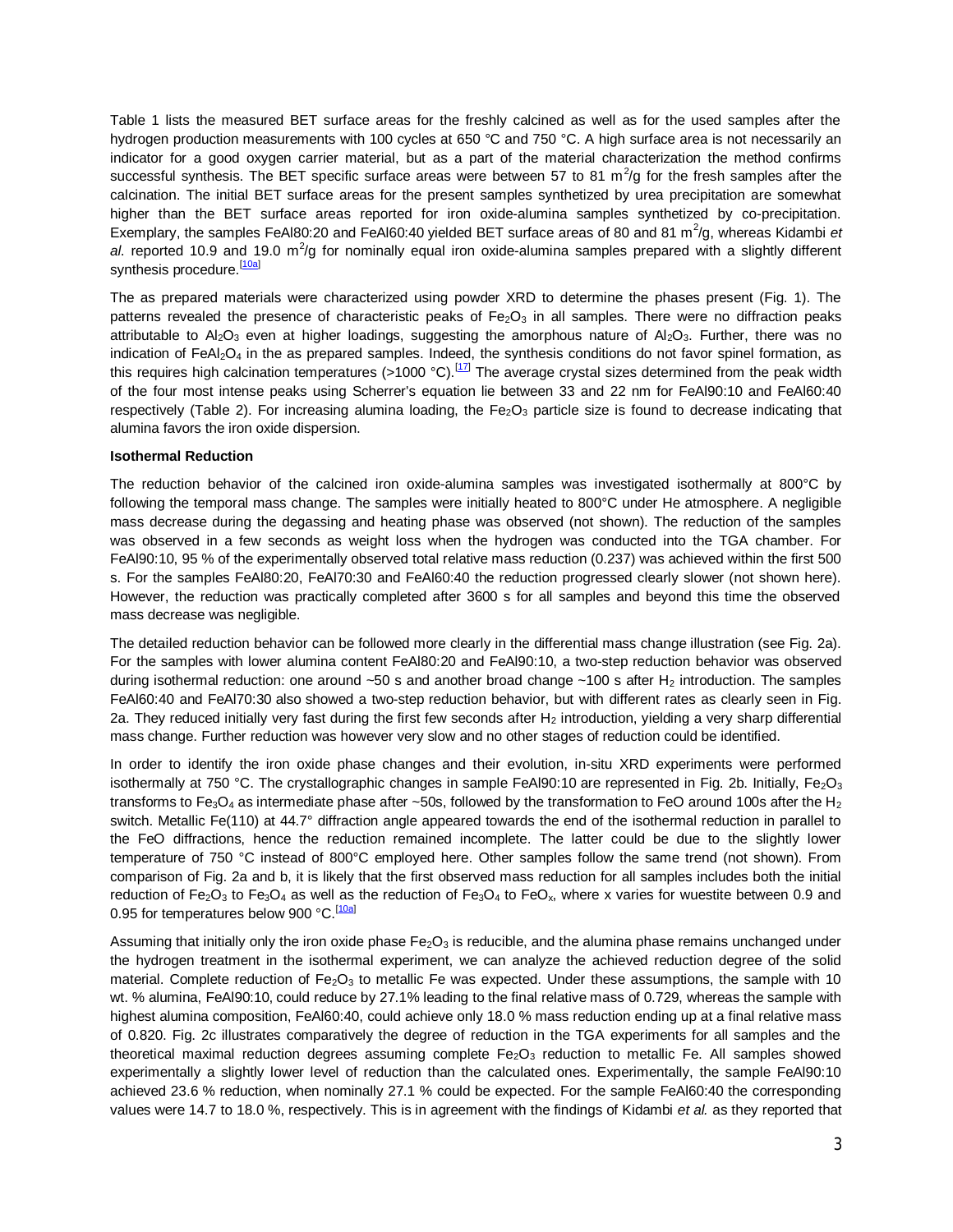for samples with 75 % Fe<sub>2</sub>O<sub>3</sub> or less, the obtained degree of reduction was close to the expected value (Fe<sub>2</sub>O<sub>3</sub> to Fe).<sup>[\[10a](#page-7-9)]</sup> However, a more pronounced deviation between the observed mass reduction and the expected one was reported by Kidambi *et al.* for samples with 50 and 60 wt. % Fe<sub>2</sub>O<sub>3</sub> content. We did not observe such a clear differentiation in the reducibility as a function of the  $Fe<sub>2</sub>O<sub>3</sub>$  content. All samples reduced to an extent between 80.6 (FeAl80:20) to 90.4 % (FeAl90:10) of the expected, theoretical value. However, it should be noted here that Kidambi *et al.* carried out typical thermogravimetric measurements by gradually increasing the temperature in contrary to our experiments where the reduction occurred isothermally at 800°C.

## **Activity for CO2 Splitting**

The activity of the solid materials was measured in a packed bed reactor. The  $CO<sub>2</sub>$  and water splitting with the synthetized materials were investigated separately. The  $CO<sub>2</sub>$  reduction was investigated at the temperature 750 °C with the samples FeAl90:10 and FeAl70:30. The solid material was able to reduce the CO<sub>2</sub> and generate gaseous CO during the  $CO<sub>2</sub>$  feed (step 4, see experimental). Fig. 3 illustrates exemplary the time course of the mass spectroscopy signals of m/z 44 (CO<sub>2</sub>) and 28 (CO) during (a) the first cycle and (b) the 100<sup>th</sup> cycle for the sample FeAl90:10 at 750 °C. The illustration indicates a change in the kinetics of the solid material oxidation. Initially, during the first ten cycles (here is shown the first one), the oxidation of the material occurs fast and the CO concentration increases very sharply to a certain level. Thereafter, CO concentration decreases linearly. After 75 s the m/z 28 signal reaches a plateau (originating from the fractional mass of  $CO<sub>2</sub>$ ). During the cycles beyond about 20, the form of the CO peak changes into a less intense peak with a more gradual decay (Figure 3b).

Fig. 4 illustrates the quantified amount of CO as a function of the cycle number for samples FeAl90:10 and FeAl70:30 at 750 °C. The CO yield in the illustration is normalized to the initial mass of iron oxide ( $g_{Fe2O3}$ ) in each mixed oxide sample. For FeAl90:10 the CO generation declined continuously over the repeated cycles and the quantified amount of CO decreased from the initial level of 2750  $mmol/g_{Fe2O3}$  to about 900  $mmol/g_{Fe2O3}$  after 100 cycles. The sample FeAl90:10 did not achieve a steady-state behavior during the 100 measured cycles. For the other investigated sample FeAl70:30 the CO generation initially dropped drastically during the first 10 cycles, but reached a close to steady-state level after about 20 cycles. Hereafter, this sample generated 1300 to 1100 mmol/ $g_{Fe2O3}$  CO. It follows that an increased alumina content lowers the CO yield but is however beneficial for the material stability.

A more detailed structural and crystallographic analysis of the samples was carried out by in-situ time resolved XRD, which is shown in the following chapter.

## **Activity for H2 Generation**

The samples FeAl90:10, FeAl70:30 and FeAl60:40 were investigated for their ability to generate H<sub>2</sub> during oxidation of steam over 100 cycles as well. Fig. 5 shows the quantified amount of  $H_2$  as a function of the cycle number at (a) 650 °C and (b) 750 °C. At 650 °C (Fig. 5a), the hydrogen amounts generated after 100 cycles over FeAl70:30 and FeAl60:40 were higher than those at 750 °C (Fig. 5b). For FeAl90:10, the activity at 750 °C was always above the one at 650 °C.

At both temperatures the sample FeAl90:10 showed a clear  $H_2$  generation decline as a function of cycle number. No cyclic steady-state behavior could be observed unless towards the end of the 100 cycles. For the samples FeAl70:30 and FeAl60:40 the ability to split water was comparable to that for the  $CO<sub>2</sub>$  splitting. Here, a stable operation was achieved after about 20 cycles. For the lower reaction temperature, the hydrogen yield was on average 1700  $\text{mmol/g}_{\text{Fe2O3}}$  for the sample FeAl70:30 whereas the yield was in the range of 1100  $\text{mmol/g}_{\text{Fe2O3}}$  for FeAl60:40. At 750 °C, the hydrogen yield for these two samples was on average 1500  $mmol/g_{Fe2O3}$  and 700  $mmol/g_{Fe2O3}$ , respectively. As for FeAl90:10, the yield decreased from 2250 to 475  $mmol/g_{Fe2O3}$  at 650 °C and from 5550 to 2400  $mmol/g_{Fe2O3}$  at 750 °C.

Due to thermodynamic limitation the stoichiometric maximal H<sub>2</sub> yield (18750 mmol/g<sub>Fe2O3</sub>) is not achievable in steam oxidation. During the oxidation of FeO to Fe<sub>3</sub>O<sub>4</sub> stoichiometric one could achieve maximally 4167 mmol/g<sub>Fe2O3</sub>.

The observed yields are clearly lower than the calculated ones, with the only exception for the initial activity of FeAl90:10 at 750 °C. This indicates that the solid materials reached a kind of cyclic steady state under the applied experimental conditions, but the oxidation remained far from completed during each cycle. It should be mentioned here, that the duration of the reduction was kept constant in the experiments and the decrease in the oxygen carrying capacity might be due to limited rate of reduction. However, given the inexpensive raw materials applied in the present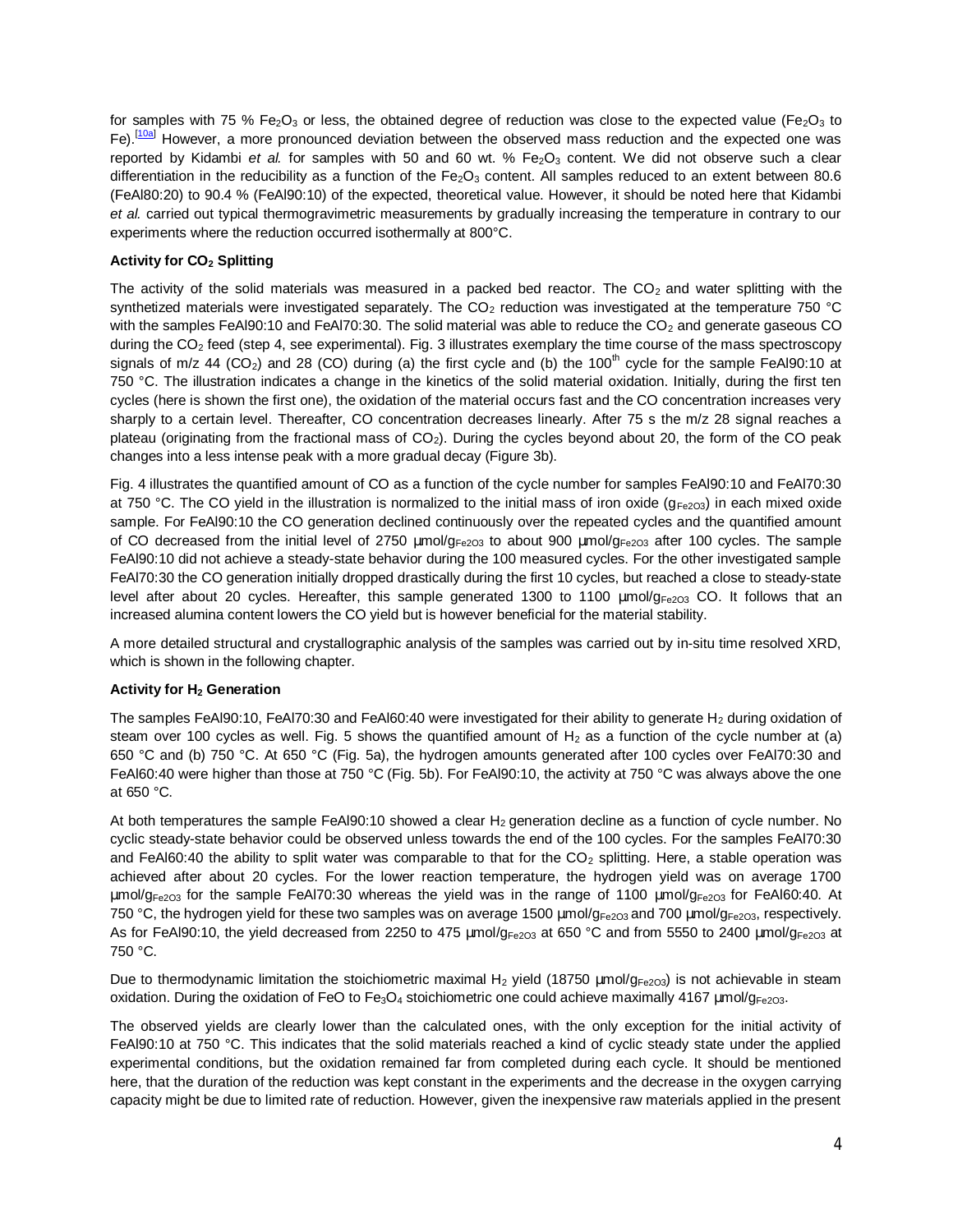study, the high stability makes the iron oxide-alumina materials economically interesting for the water and  $CO<sub>2</sub>$ splitting process despite the low yield.

In summary of the activity measurements the qualitative behavior of the investigated materials was comparable for both reactions. The inclusion of alumina contributes significantly to the stability. The sample with relatively low alumina inclusion, FeAl90:10, showed high initial activity, while the yield of the product molecules did not stabilize but decreased continuously over 100 cycles. In contrast to this, the samples with higher alumina inclusion FeAl70:30 and FeAl60:40 showed lower initial yield of the product molecules, but achieved a cyclic steady-state after about 20 cycles in terms of the H<sub>2</sub> and CO yield during the oxidation phase. The temperature 750  $\degree$ C facilitated the formation of FeAl<sub>2</sub>O<sub>4</sub> and lowered the H<sub>2</sub> yield on the long time (XRD diffractions for FeAl70:30 after 100 cycles shown in Figure 9).

## **In-situ XRD**

The in-situ XRD cycling experiments allow tracing different phases of iron oxides and their evolution at constant temperature. The in-situ XRD pattern during cycling at 650 °C for the sample FeAl90:10 is presented in Fig. 6. During the first cycle, Fe<sub>2</sub>O<sub>3</sub> transforms to FeO with Fe<sub>3</sub>O<sub>4</sub> as intermediate phase during reduction. Metallic Fe (110) at 44.7° was not observed during the redox cycles at this temperature. During  $CO<sub>2</sub>$  re-oxidation, the FeO diffraction pattern changes into the one of  $Fe<sub>3</sub>O<sub>4</sub>$ . Diffraction peaks of FeAl<sub>2</sub>O<sub>4</sub> were not observed in the in-situ 2D patterns.

From the 2D XRD window, the presence of  $FeAl<sub>2</sub>O<sub>4</sub>$  cannot be evaluated adequately due to the limited angular resolution and possible overlap of peaks. Therefore, after seven redox cycles, the sample FeAl90:10 was cooled to room temperature and a full range XRD scan was recorded. This showed that the main constituent was Fe<sub>3</sub>O<sub>4</sub> and no diffractions for FeAl<sub>2</sub>O<sub>4</sub> were observed. All other samples follow the same trend during isothermal experiments at 650 °C, regardless of the Al<sub>2</sub>O<sub>3</sub> loading (not shown).

The cycling experiments for the samples FeAl90:10 and FeAl70:30 at 750 °C are represented in Fig. 7. The reduction of FeAl90:10 starts by the conversion of Fe<sub>2</sub>O<sub>3</sub> to Fe<sub>3</sub>O<sub>4</sub> and further to FeO and Fe (Fig. 7(a)). Fe and FeO are oxidized to Fe<sub>3</sub>O<sub>4</sub> during re-oxidation. In the subsequent cycles, the iron phase cycles between Fe and FeO during reduction and Fe<sub>3</sub>O<sub>4</sub> upon re-oxidation. The in-situ XRD diffraction pattern of FeAl70:30 (Fig. 7b) shows that the reduction in the first cycle starts with Fe<sub>2</sub>O<sub>3</sub> changing to Fe<sub>3</sub>O<sub>4</sub>, which is further reduced to FeO and Fe. The reduced phases are re-oxidized to Fe<sub>3</sub>O<sub>4</sub>. From the second cycle onwards however, FeO is found as most reduced iron phase.

As before, in order to check all compounds present, samples were cooled to room temperature after the 7-fold cycling and full XRD diffractions were recorded. Fig. 8 represents the part of an XRD scan where the spinel formation is most clearly observed ( $2Q = 56^{\circ}$  to  $67^{\circ}$ ). The diffraction curve corresponding to FeAl90:10 exhibits peaks with maximum intensity in the diffraction region of  $Fe<sub>3</sub>O<sub>4</sub>$ , i.e.  $2Q = 57.1^{\circ}$  and 62.7°, with only weak shoulders which could correspond to an intermediate phase between Fe<sub>3</sub>O<sub>4</sub> and FeAl<sub>2</sub>O<sub>4</sub>. The XRD pattern for the sample FeAl70:30 however clearly shows the presence of intense peaks for  $FeAl<sub>2</sub>O<sub>4</sub>$  formation, with minor contributions of  $Fe<sub>3</sub>O<sub>4</sub>$ .

The XRD patterns for the sample FeAl70:30 obtained after 100 cycles activity measurement at 650 °C and 750 °C are shown in Fig. 9. Characteristic peaks of Fe<sub>3</sub>O<sub>4</sub> and FeAl<sub>2</sub>O<sub>4</sub> are present in the samples at 650 °C, while close to complete formation of spinel is observed after the activity measurements with 100 cycles at 750 °C. The XRD pattern of FeAl70:30 now exhibits mainly diffractions of FeAl<sub>2</sub>O<sub>4</sub> with only a slight asymmetry towards the angles of iron oxide, suggesting the presence of some remainder Fe<sub>3</sub>O<sub>4</sub> (Fig. 9b).

The particle sizes for Fe<sub>3</sub>O<sub>4</sub> after repeated redox cycles at the temperatures 650 °C and 750 °C have been tabulated in Table 2. The crystallite size of Fe<sub>3</sub>O<sub>4</sub> at 650 °C and at 750 °C was determined using the two most intense peaks of Fe<sub>3</sub>O<sub>4</sub> (2Q = 35.5° and 62.5°). After seven redox cycles at 650 °C, an overall increase in Fe<sub>3</sub>O<sub>4</sub> particle size occurred for all samples, by a factor of two. The redox cycles at 750 °C increased the particle size even further for the samples FeAl90:10 and FeAl80:20 whereas with higher  $A_2O_3$  loadings, the crystallite size remained stable. After 100 cycles, the Fe<sub>3</sub>O<sub>4</sub> particle size has further increased, especially for the FeAl90:10 sample.

#### **TEM Analysis**

HR-TEM was employed to study the structural changes, by comparing the initial and end state of the FeAl materials. The TEM images of FeAl90:10 and FeAl70:30 are shown in Fig. 10. For sample FeAl90:10, the TEM image of the as prepared sample (Fig. 10a) shows particles with an average size of ~30 nm. The post reaction HR-TEM micrographs after 7 and 100 cycles are shown in Fig. 10b and 10c, respectively. They show an overall increase in particle size after the cycled operation. The sample subjected to seven redox cycles reveals a particle size of ~65 nm while after 100 cycles it amounts to ~140 nm.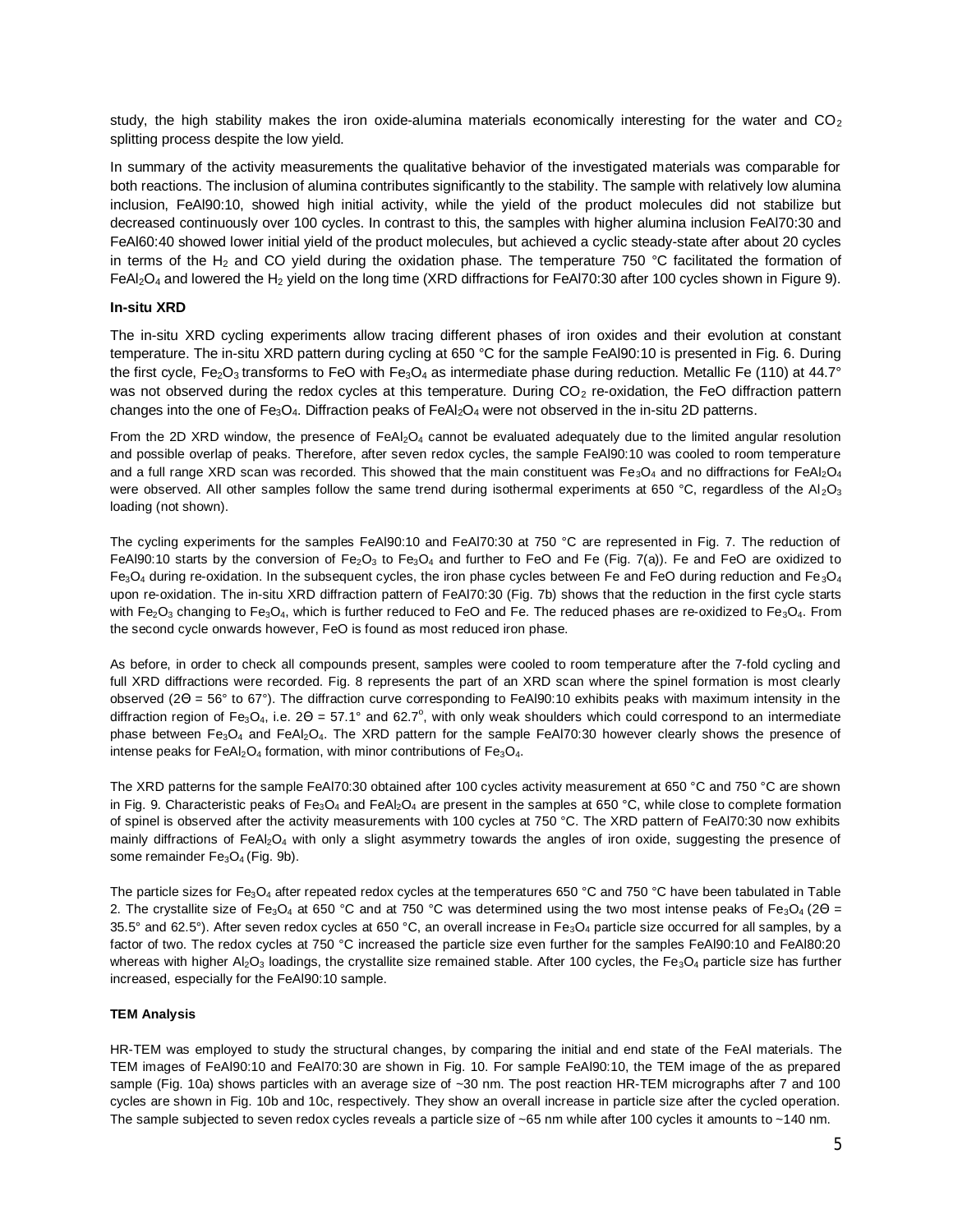The TEM images of the fresh FeAl70:30 (Fig. 10d) exhibit a similar morphology with a particle size distribution around an average of ~25 nm. The TEM images after redox treatment (Fig. 10e and 10f) also exhibit an increase in particle sizes, with ~40 nm and ~78 nm after 7 and 100 cycles respectively. Average particle sizes determined from TEM are in agreement with the particle size ranges calculated from XRD (See Table 1).

The increase in particle size is attributed to sintering. However, as seen from comparison of FeAl90:10 and FeAl70:30, the phenomenon of sintering is reduced by loading more  $A_2O_3$ , which acts as a physical barrier and hinders the physical contact between adjacent particles, thus preventing agglomeration. Hence, the average particle size remains much smaller in the samples with high amount of alumina.

#### **Material Phase Changes during the Redox Cycles**

The analysis of the XRD tests in combination with the activity measurements indicates that the observed deactivation of the FeAI samples in chemical looping is the result of two processes: 1) sintering, 2) spinel (FeAl<sub>2</sub>O<sub>4</sub>) formation.

The first is sintering of the active component which gives rise to an increase in particle size (Table 2). This process is always thermodynamically favored as two particles merge to form a new one leading to minimizing of the surface energy.<sup>[[12a,](#page-7-11) [18\]](#page-7-17)</sup> It results in an increased time of diffusion of oxygen atoms from the bulk to the surface, which in turn leads to a decrease of activity. However, this does not decrease the overall number of oxygen available for reaction.

This type of deactivation is observed during the redox cycling at 650 °C and 750 °C of FeAl90:10. The post reaction in-situ full XRD scan after cycling reveals no  $FeAl<sub>2</sub>O<sub>4</sub>$  for this sample (Fig. 8). It must therefore be concluded that the amount of Al<sub>2</sub>O<sub>3</sub> is too low to produce a detectable spinel phase. The steady loss of activity during cycling of FeAl90:10 is hence solely attributed to slow sintering of iron oxide (Fig. 4 and 5).

The XRD pattern after 100 cycles at 650 °C for FeAl70:30 (Fig. 9a) shows that here a spinel phase is present together with  $Fe<sub>3</sub>O<sub>4</sub>$ . The Fe<sub>3</sub>O<sub>4</sub> particle size for this sample changes significantly in the first 7 cycles, but remains stable afterwards. Hence, the severe deactivation during first cycles at 650 °C is predominantly governed by sintering. Hereafter, the activity remains stable, indicating that the remainder  $Fe<sub>3</sub>O<sub>4</sub>$  is less affected by sintering. Deactivation by spinel formation becomes more dominant at elevated reaction temperatures. This can be observed in FeAl70:30 after 7 cycles at 750 °C (Fig. 8), where spinel is really dominating the XRD pattern. Sintering also occurs during these first cycles, as the  $Fe<sub>3</sub>O<sub>4</sub>$  particle size is found to increase (Table 2). During longer cyclic redox operation both sintering and spinel formation continue, yielding even larger particle sizes (Table 2) and almost complete spinel phase (Fig. 9b) after 100 cycles. Based on the CO and H<sub>2</sub> yields however, the largest drop occurs in the first cycles and a more stable performance sets in after 20 cycles, in contrast to sample FeAl90:10. This indicates that, while in the latter sample activity keeps on dropping due to continued sintering (no detectable spinel is formed), the further deactivation in FeAl70:30 is strongly suppressed after some cycles because of the spinel formation.

The formation of  $FeAl<sub>2</sub>O<sub>4</sub>$  reduces the amount of active oxygen available for the desired reaction. The oxygen atoms bound in spinel contribute less to the material activity, hence the formation of the spinel phase is less favorable for the oxygen capacity of the sample. The amount of oxygen theoretically available calculated assuming all of the  $Al_2O_3$  contributes towards the spinel formation is represented in Table 3. It shows that the amount of oxygen available for the desired splitting reactions after FeAl2O<sup>4</sup> formation decreases by 9% for FeAl90:10 and as much as 52% for FeAl60:40 respectively (Table 3). Once all alumina is transformed into spinel, the activity in later cycles is ensured by the remainder  $Fe<sub>3</sub>O<sub>4</sub>$ , providing a stable though lower activity. As this  $Fe<sub>3</sub>O<sub>4</sub>$  phase is not detected in the XRD patterns, it must be small-sized and well dispersed among the larger spinel particles. This possibly explains the more stable behavior against sintering.

# **Conclusions**

A series of FeAI samples with different  $Al_2O_3$  loading was prepared as oxygen storage materials for chemical looping processes in view of  $CO_2$  and H<sub>2</sub>O splitting. XRD of the resulting materials only showed Fe<sub>2</sub>O<sub>3</sub> iron oxide as crystallographic phase. At increasing  $A I_2 O_3$  loading, the Fe<sub>2</sub>O<sub>3</sub> particle size decreased and the BET surface area grew concomitantly.

All materials suffered from deactivation during prolonged cyclic operation in both splitting processes. For low  $Al_2O_3$  loadings, this deactivation continued throughout the entire cycling process. For 30 wt. %  $Al_2O_3$  loading and higher, however, the deactivation was essentially limited to the first 20 cycles, after which a more stable operation was established. Based on in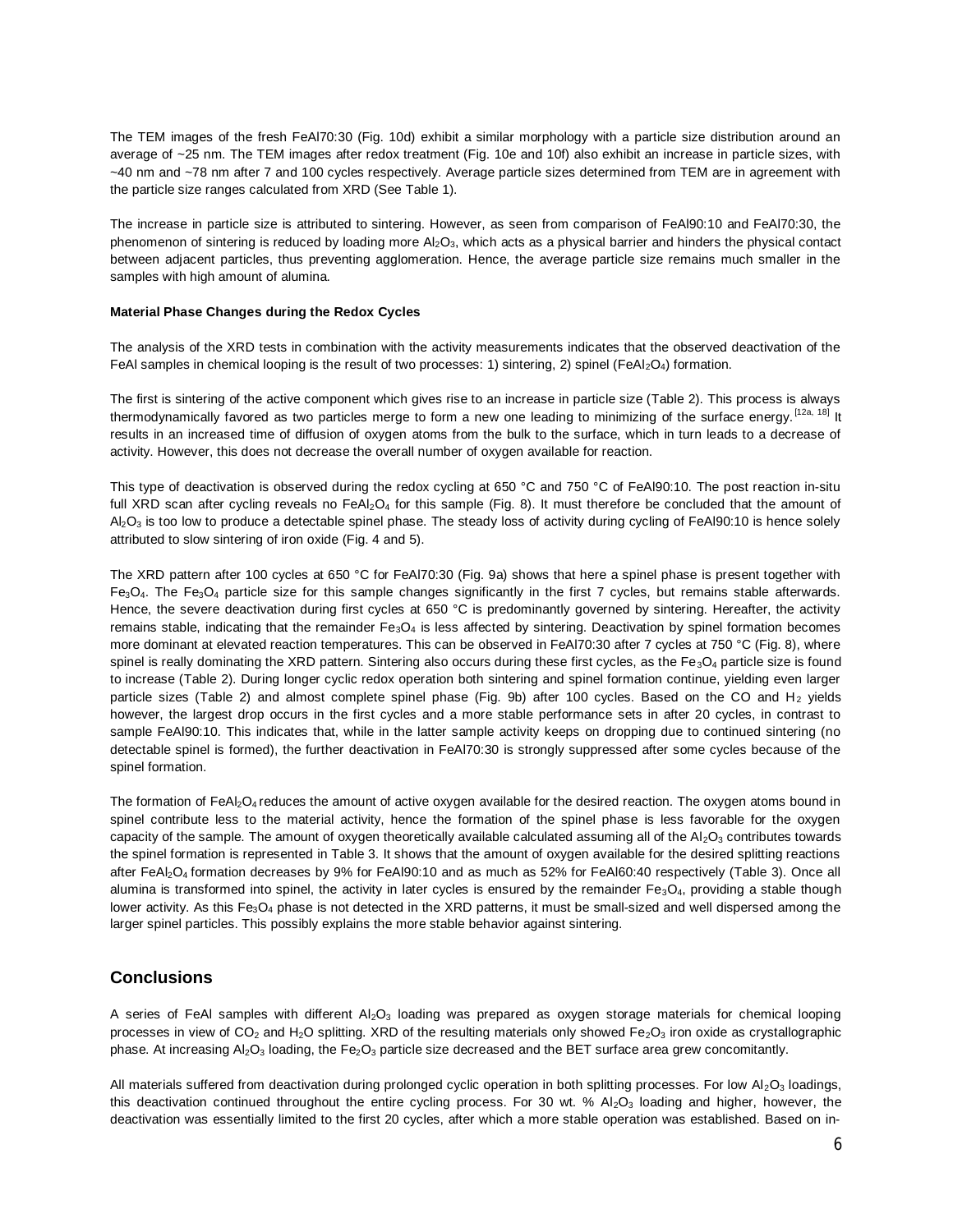situ XRD measurements and full ex-situ XRD scans in between and after cycling, the stabilization followed upon  $FeAl<sub>2</sub>O<sub>4</sub>$ spinel formation, reducing the available amount of oxygen for cycling but preventing the iron oxide from further sintering.

Iron-aluminum mixed oxide is more reactive with H<sub>2</sub>O than with CO<sub>2</sub> in the range 650–750 °C. The composition FeAl70:30 was found most active and stable for both  $H_2O$  and  $CO_2$  splitting in chemical looping.

# **Experimental Section**

#### **Material Synthesis**

The oxygen storage materials with varying mass ratios of Fe<sub>2</sub>O<sub>3</sub> with Al<sub>2</sub>O<sub>3</sub> were synthetized by urea precipitation. Initially, iron nitrate nonahydrate (Fe(NO<sub>3</sub>)<sub>3</sub>·9H<sub>2</sub>O, purity 99.99%, No 254223, Aldrich, Germany) and aluminum nitrate nonahydrate (Al(NO<sub>3</sub>)<sub>3</sub>·9H<sub>2</sub>O, purity 99+%, No 218285000, Acros Organics, Belgium) were dissolved in stoichiometric ratios at room temperature to obtain the precipitate compositions of four Fe<sub>2</sub>O<sub>3</sub>:Al<sub>2</sub>O<sub>3</sub> mass ratios (90:10, 80:20, 70:30 and 60:40) The synthesis procedure is described in detail by Datta *et al*..<sup>[[12a\]](#page-7-11)</sup> The solution was gradually heated to 100 °C to guarantee slow urea decomposition and controlled precipitation of the material. The mixture was kept overnight at 100 °C, and the precipitate was then separated by filtration and dried. Finally the samples were calcined in air at 650 °C.

#### **Material characterisation**

The elemental compositions of the fresh, calcined samples FeAl70:30 and FeAl60:40 were confirmed by ICP-OES (service from Currenta GmbH, Germany) to check the reliability of the precipitation synthesis method. The BET surface area of the prepared samples was determined by N<sub>2</sub> adsorption by a Quantachrom Instruments NOVA 2200e Analyzer (Quantachrom, Germany). The specific surface area (BET surface) was determined from five adsorption isotherm points at relative nitrogen pressures  $(p/p_0)$  between 0.05 and 0.3 by using the BET equation. The isothermal reduction experiments were carried out by following the weight change of a sample (10 mg) with TGA/SDTA 851 Analyzer (Mettler Toledo, Germany). During a reduction experiment at isothermal conditions at 800°C the gas flow was switched from inert gas ( $N_2$ , 120 ml/min) to 30 Vol. %  $H_2$  in  $N_2$  (total flow 120 ml/min) in the TGA furnace.

#### **Activity investigation and the quantification of the product yield**

The activity measurements were carried out at atmospheric pressure in a tubular quartz microreactor (i.d 8 mm) placed in an electric furnace. A material sample of 250 mg (particle size range from 280 mm to 560 mm) was packed between quartz wool layers in the reactor and the furnace temperature was controlled by a K-type thermocouple located between the oven and the quartz reactor. The total gas flow was always 120 ml/min (STP, 1 atm and 20 °C). The CO<sub>2</sub> reduction cycles were carried out with a repeated four-step program: step 1: flush with He during 7 min; step 2: reduction with 75 Vol. % H<sub>2</sub> balanced with He for 40 s; step 3: flush with He for 3 min; step 4: 83 ml/min (3.7 mmol/min) CO<sub>2</sub> balanced with He for 2.5 min. The water splitting cycles were carried out correspondingly with a four step program where the  $CO<sub>2</sub>$  treatment (step 4) was replaced with 4 g/h H<sub>2</sub>0 (3.7 mmol/min) balanced with He carrier gas. The product gas concentrations of H<sub>2</sub> (water splitting experiments) and CO<sub>2</sub> and CO (CO<sub>2</sub> splitting experiments) were monitored on-line using an MS Agilent 5973 Network Mass Selective Detector. During the experimental series, the response of the mass spectrometer detector was regularly controlled with a calibration gas mixture. From the m/z signal 28 the fraction originating from CO<sub>2</sub> was subtracted before the CO quantification.

#### **In-situ time resolved and classical X-Ray Diffraction**

The changes in crystallographic structure were investigated with in-situ XRD in θ−2θ mode. A Bruker-AXS D8 Discover apparatus was used with Cu Kα radiation of wavelength 0.154 nm and a linear Vantec detector covering a range of 20° in 2θ with an angular resolution of approximately 0.1°. Time resolved XRD was recorded with a collection time of 10s. Temperature Programmed Reduction (TPR), Temperature Programmed Oxidation (TPO) and isothermal redox cycles were applied to identify the crystallographic phases and interpret their reducibility. The structural changes in the oxygen storage material were followed in a home-built reactor chamber with Kapton foil window for X-ray transmission. A 10 mg sample was evenly spread in a shallow groove of a single crystal Si wafer. Interaction of the oxygen storage material with the Si holder was never observed. The chamber atmosphere was pumped and flushed with a rotation pump (base pressure ~4 x 10<sup>-2</sup> mbar) before introducing the reducing/oxidizing gas flow. The experiments were performed using 5% H<sub>2</sub>/Ar for reduction, CO<sub>2</sub> for re-oxidation and He as inert purging gas in flowing gas stream conditions (60 ml/min). TPR and TPO were carried out at a uniform ramping rate of 30°C/min to reach 800°C followed by a 10 min dwell time. In-situ TPR was immediately followed by in-situ TPO.

The cycling experiments were performed isothermally at temperatures of 650 °C and 750 °C. During the isothermal experiments the reduction and oxidation sequences lasting for 4 min each were repeated for seven cycles. Helium was purged in-between oxidation and reduction sequences for 4 min. Afterwards, full XRD scans were recorded post reaction in He flow at room temperature. This procedure was repeated for all samples. Peak positions and widths were determined by means of a Gaussian function, fit to a XRD peak in a chosen range of 2θ around the peak of interest. Due to the low angular resolution of the linear detector, these values cannot yield accurate crystallite size and unit cell parameters, but they did allow tracing trends in a qualitative way.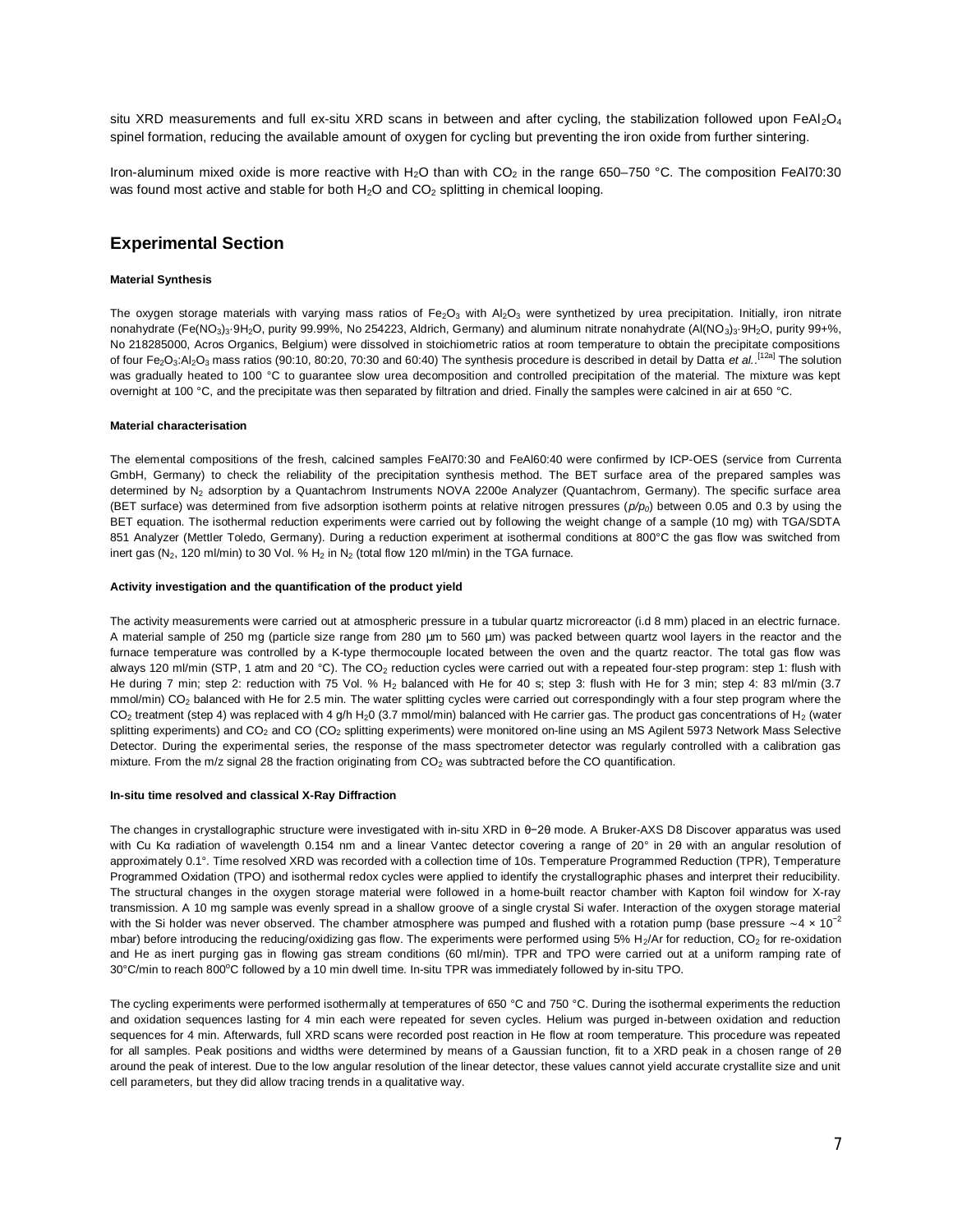The changes in crystallographic structure after the activity measurements were carried out with X'Pert PRO powder diffractometer (PANalytical, Germany) with Cu Kα radiation. The powder diffraction patterns were collected under normal atmosphere and temperature in a 2θ scan range from 10° to 80° and a step of 0.017° with 30 s counting time at each angle.

#### **Transmission Electron Microscopy (TEM)**

The morphological and structural properties were investigated using a high resolution transmission electron microscope (JEOL JEM-2200FS) operated at 200 kV. An aberration corrected TEM equipped with Schottky-type field-emission gun (FEG) and EDX JEOL JED-2300D was used to obtain high resolution images. Various TEM based techniques like High Resolution Transmission Electron Microscopy (HR-TEM), Scanning Transmission Bright Field (STEM BF) and Energy Dispersive X-ray analysis (EDX) were employed to identify morphology, particle size, elemental distribution and composition. Specimens were prepared by immersion of a lacey carbon film on a copper support grid into the as prepared powder. Particles sticking to the carbon film were investigated. A beryllium specimen retainer was used to eliminate secondary Xray fluorescence in EDX spectra originating from the specimen holder.

# **Acknowledgements**

This work was supported by the "Long Term Structural Methusalem Funding by the Flemish Government", the Fund for Scientific Research Flanders (FWO; project G004613N), the Interuniversity Attraction Poles Programme, IAP7/5, Belgian State – Belgian Science Policy. We also thank Dr. Vitaliy Bliznuk, Department of Materials Science and Engineering, Ghent University for his support with the HRTEM measurements, and Prof. Christophe Detavernier and Geert Rampelberg of the Department of Solid State Sciences, CoCooN, Ghent University, for access to and assistance with the in situ XRD equipment.

**Keywords:** CO2 splitting • energy conversion • hydrogen • iron aluminium oxide • chemical looping

- <span id="page-7-0"></span>[1] a) G. Centi, S. Perathoner, *Chemsuschem* **2010**, *3*, 195-208; b) J. A. Herron, J. Kim, A. A. Upadhye, G. W. Huber, C. T. Maravelias, *Energy Environ. Sci.* **2015,** *8*; 126-157; c) C. L. Muhich, B. W. Evanko, K. C. Weston, P. Lichty, X. H. Liang, J. Martinek, C. B. Musgrave, A. W. Weimer, *Science* **2013**, *341*, 540-542; d) W. C. Chueh, C. Falter, M. Abbott, D. Scipio, P. Furler, S. M. Haile, A. Steinfeld, *Science* **2010**, *330*, 1797-1801.
- <span id="page-7-1"></span>[2] a) J. Adanez, A. Abad, F. Garcia-Labiano, P. Gayan, L. F. de Diego, *Prog. Energy Combust. Sci.* **2012**, *38*, 215-282; b) L.-S. Fan, L. Zeng, S. Luo, *AIChE J.* **2015**, 61, 2-22; c) M. Rydén, A. Lyngfelt, *Int. J. Hydrogen Energy* **2006**, 31, 1271-1283.<br>(3) a) Q. Imtiaz, A. M. Kierzkowska, C. R. Müller, *ChemSusChem* **2012**, 5, 1610-1618; b) M. Ryden, M. Johanss
- <span id="page-7-2"></span>T. Mattisson, *Fuel* **2010**, *89*, 3523-3533.
- <span id="page-7-3"></span>[4] R. D. Solunke, G. Veser, *Ind. Eng. Chem. Res.* **2010**, *49*, 11037-11044.
- <span id="page-7-4"></span>[5] M. Najera, R. Solunke, T. Gardner, G. Veser, *Chem. Eng. Res. Des.* **2011**, *89*, 1533-1543.
- <span id="page-7-5"></span>[6] A. Stamatiou, P. G. Loutzenhiser, A. Steinfeld, *Chem. Mater.* **2009**, *22*, 851-859.
- <span id="page-7-6"></span>[7] G. Levêque, S. Abanades, J.-C. Jumas, J. Olivier-Fourcade, *Ind. Eng. Chem. Res.* **2014**, *53*, 5668-5677.
- <span id="page-7-7"></span>[8] P. Furler, J. R. Scheffe, A. Steinfeld, *Energy Environ. Sci.* **2012**, *5*, 6098-6103.
- <span id="page-7-8"></span>[9] S. Bhavsar, M. Najera, R. Solunke, G. Veser, *Catal. Today* **2014**, *228*, 96-105.
- <span id="page-7-9"></span>[10] a) P. R. Kidambi, J. P. E. Cleeton, S. A. Scott, J. S. Dennis, C. D. Bohn, *Energy Fuels* **2012**, *26*, 603-617; b) C. D. Bohn, J. P. Cleeton, C. R. Mueller, S. Y. Chuang, S. A. Scott, J. S. Dennis, *Energy Fuels* **2010**, *24*, 4025-4033; c) W. Liu, M. Ismail, M. T. Dunstan, W. Hu, Z. Zhang, P. S. Fennell, S. A. Scott, J. S. Dennis, *RSC Adv.* **2015**, *5*, 1759-1771.
- <span id="page-7-10"></span>[11] V. V. Galvita, H. Poelman, V. Bliznuk, C. Detavernier, G. B. Marin, *Ind. Eng. Chem. Res.* **2013**, *52*, 8416-8426.
- <span id="page-7-11"></span>[12] a) P. Datta, L. K. Rihko-Struckmann, K. Sundmacher, *Mater. Chem. Phys.* **2011**, *129*, 1089-1095; b) P. Datta, L. K. Rihko-Struckmann, K. Sundmacher, *Fuel Process. Technol.* **2014**, *128*, 36-42.
- 
- <span id="page-7-13"></span><span id="page-7-12"></span>[13] M. Ortiz, P. Gayan, L. F. de Diego, F. Garcia-Labiano, A. Abad, M. A. Pans, J. Adanez, *J. Power Sources* **2011**, *196*, 4370-4381. [14] a) V. Galvita, T. Schroder, B. Munder, K. Sundmacher, *Int. J. Hydrogen Energy* **2008**, *33*, 1354-1360; b) V. Galvita, K. Sundmacher, *Chem. Eng. J.* **2007**, *134*, 168-174.
- <span id="page-7-14"></span>[15] V. V. Galvita, H. Poelman, C. Detavernier, G. B. Marin, *Appl. Catal., B* **2015**, *164*, 184-191.
- <span id="page-7-15"></span>[16] a) G. R. Kale, B. D. Kulkarni, K. V. Bharadwaj, *Int. J. Energy Res.* **2013**, *37*, 645-656; b) I. Iliuta, M. C. Iliuta, *Ind. Eng. Chem. Res.* **2013**, *52*, 16142-16161.
- <span id="page-7-16"></span>[17] a) A. N. Tsvigunov, V. G. Khotin, A. S. Krasikov, A. S. Vlasov, B. S. Svetlov, *Glass Ceram+* **1999**, *56*, 249-251; b) A. N. Tsvigunov, V. G. Khotin, A. S. Krasikov, T. B. Puzyreva, B. S. Svetlov, A. S. Vlasov, *Glass Ceram.* **1998**, *55*, 283-284; c) C. E. Meyers, T. O. Mason, W. T. Petuskey, J. W. Halloran, H. K. Bowen, *J. Am. Ceram. Soc.* **1980**, *63*, 659-663; d) P. H. Bolt, F. Habraken, J. W. Geus, *J. Solid State Chem.* **1998**, *135*, 59-69.
- <span id="page-7-17"></span>[18] V. Galvita, T. Hempel, H. Lorenz, L. K. Rihko-Struckmann, K. Sundmacher, *Ind. Eng. Chem. Res.* **2008**, *47*, 303-310.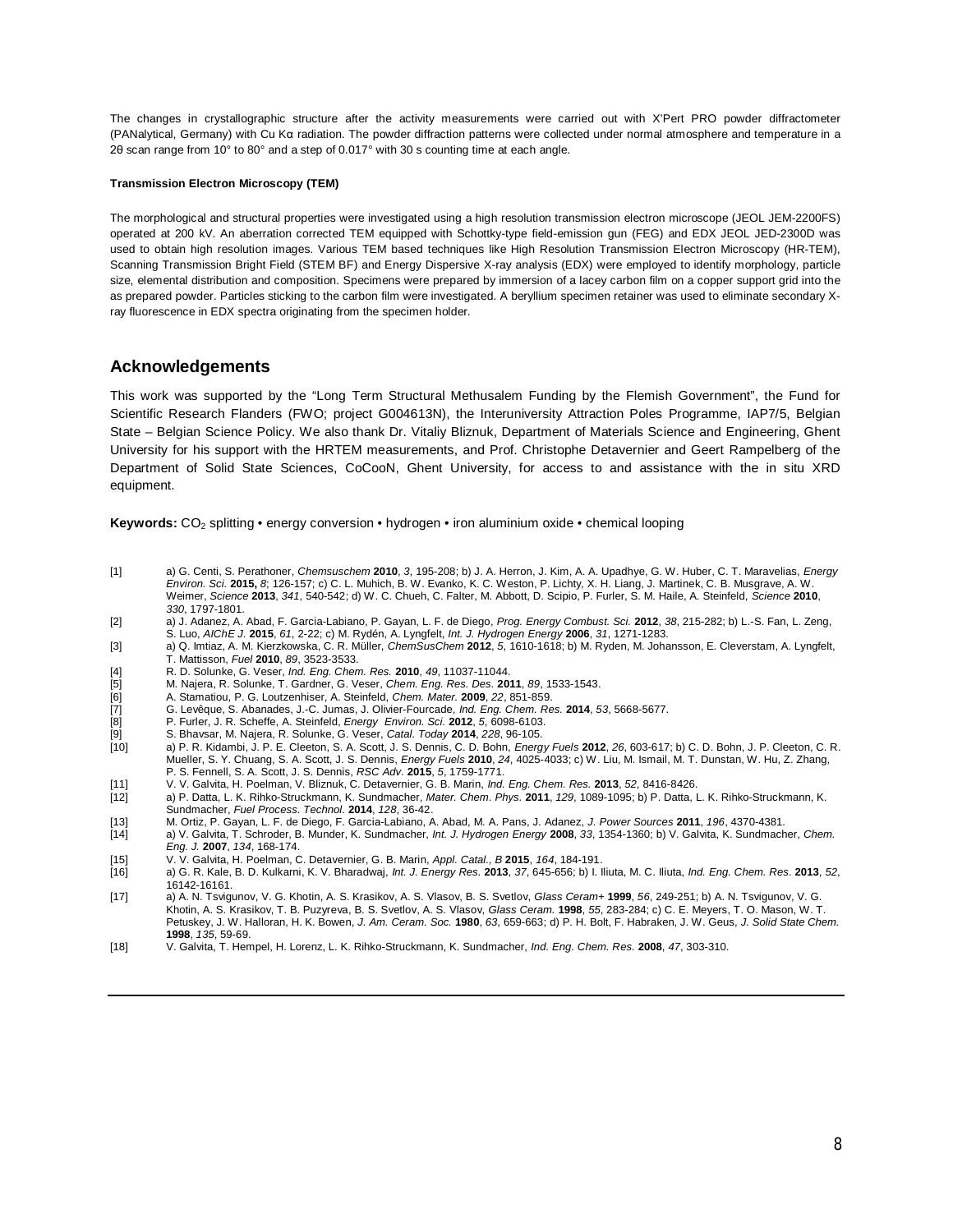

**Figure 1**. XRD diffractograms for the materials (as prepared) (a) FeAl90:10, (b) FeAl80:20 (c) FeAl70:30 (d) FeAl60:40. Peaks used the for crystal particle size calculation noted by stars.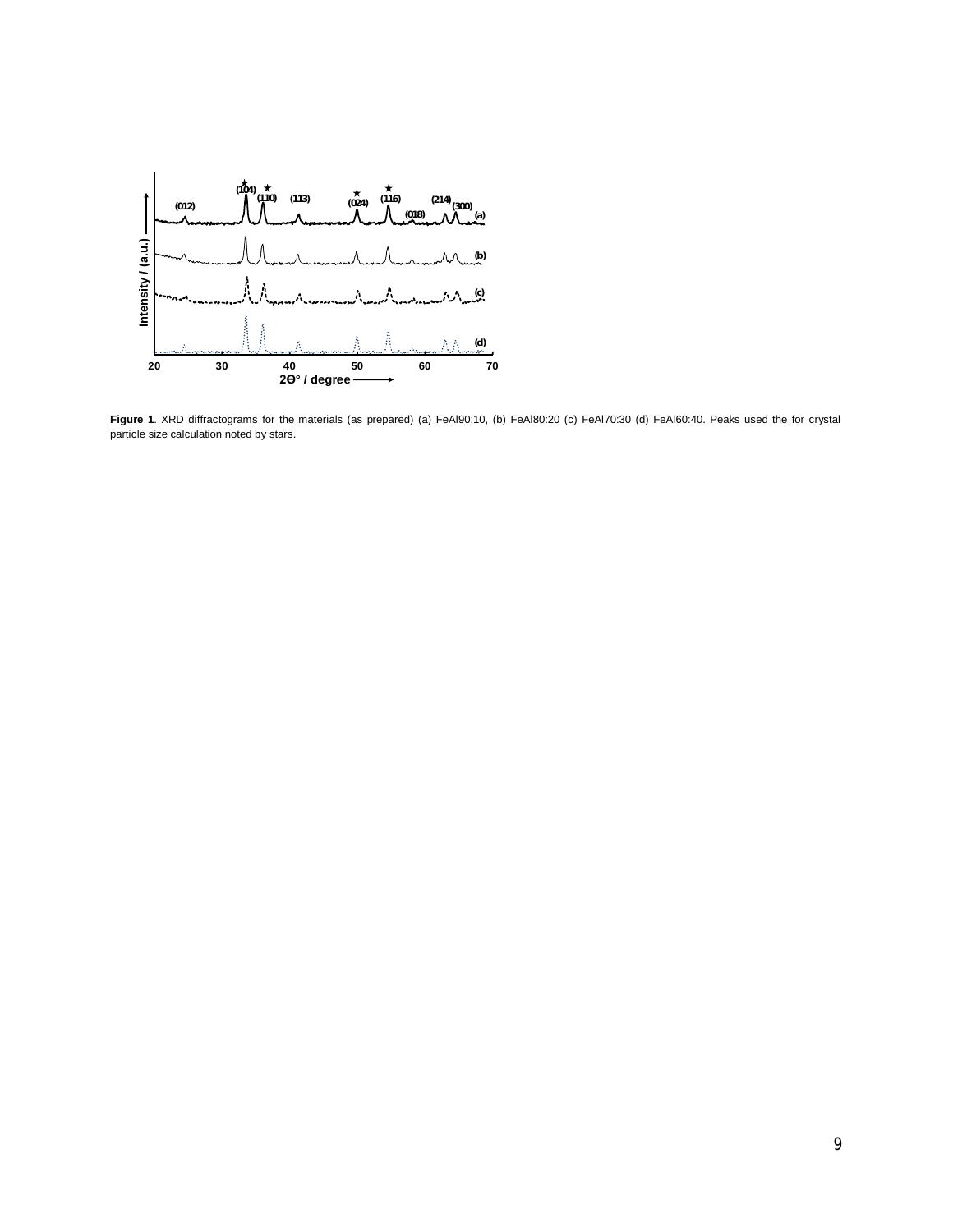

Figure 2. (a) differential mass loss during isothermal reduction by H<sub>2</sub> at 800 °C. solid: FeAl90:10, dashes FeAl80:20, dots: FeAl70:30, dashdots:FeAl60:40, (b) Time resolved XRD pattern during reduction at 750 °C of FeAl90:10, c) theoretical (straight line) and observed reduction degree (○) from TGA for all FeAl samples.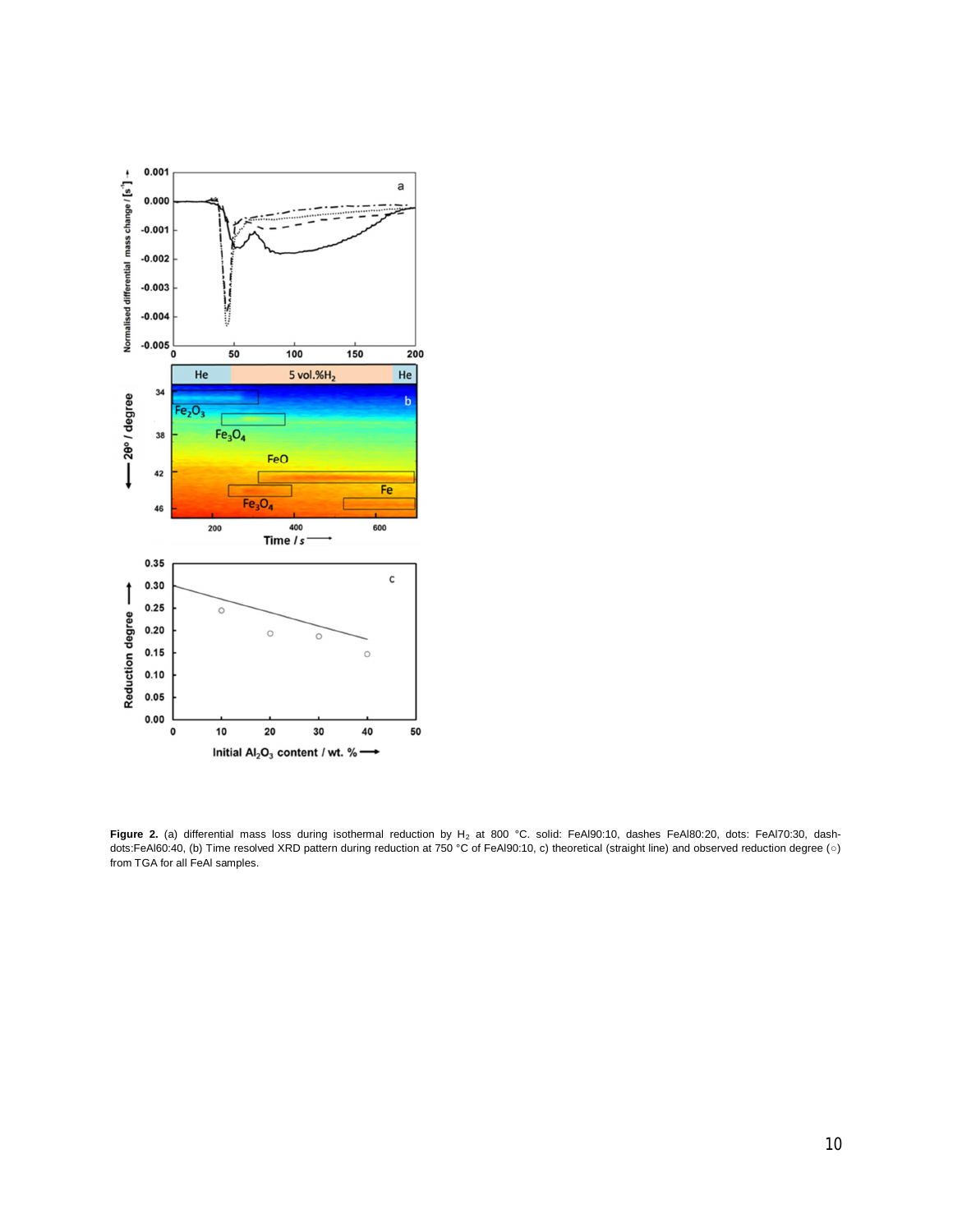

Figure 3. MS signals for CO<sub>2</sub> and CO, (a) first of 100 chemical looping cycles with alternating H<sub>2</sub> and CO<sub>2</sub> feed (b) 100<sup>th</sup> cycle for the sample Fe90:10 at 750 °C.



**Figure 4**. CO yield over 100 cycles for FeAl90:10 and FeAl70:30 at 750 °C.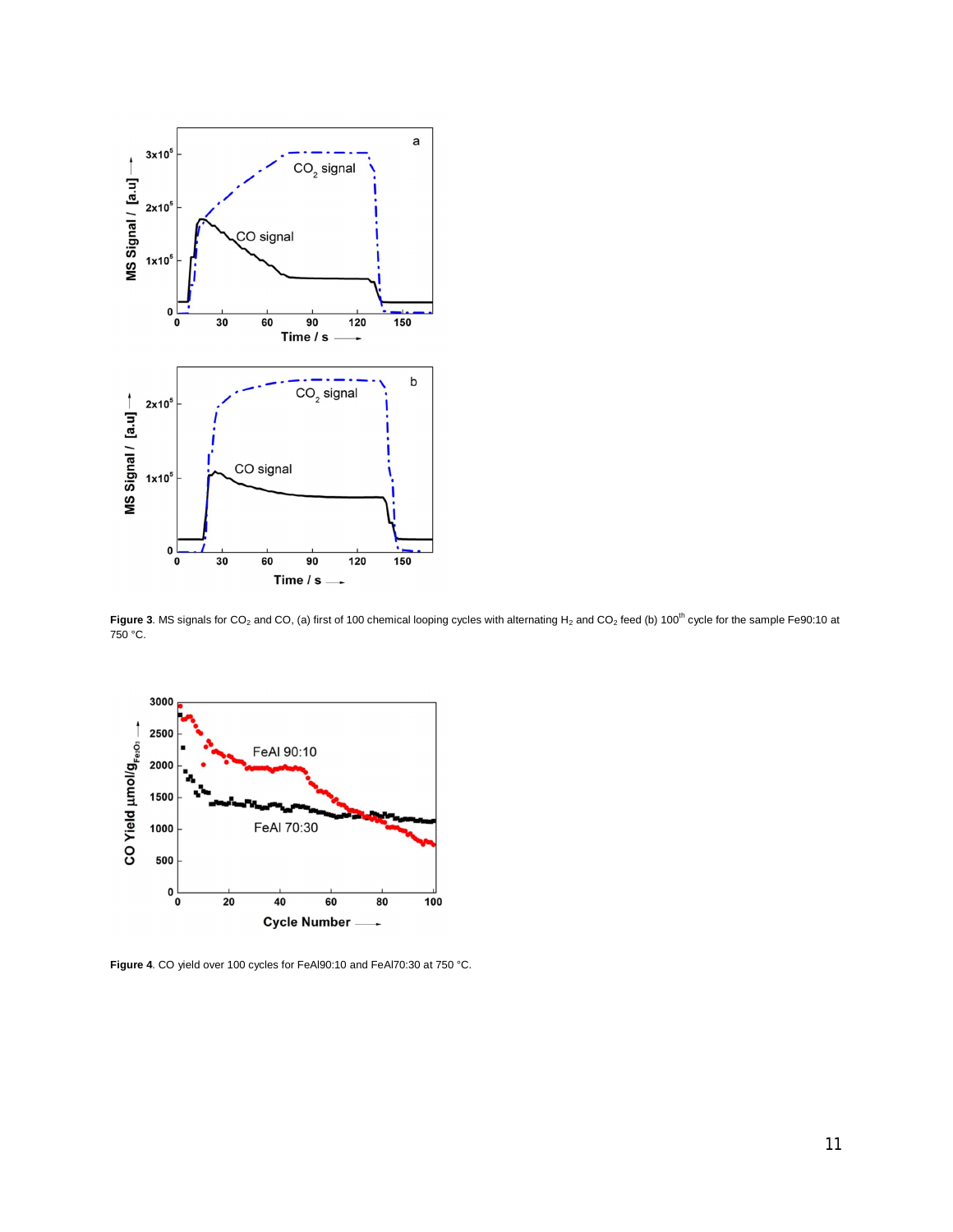

Figure 5. H<sub>2</sub> yield over 100 cycles for FeAl90:10, FeAl70:30 and FeAl60:40; at reaction temperature (a) 650 °C and (b) 750 °C.



**Figure 6**. Time resolved 2D in-situ XRD pattern during 7 redox cycles at 650 °C for FeAl90:10.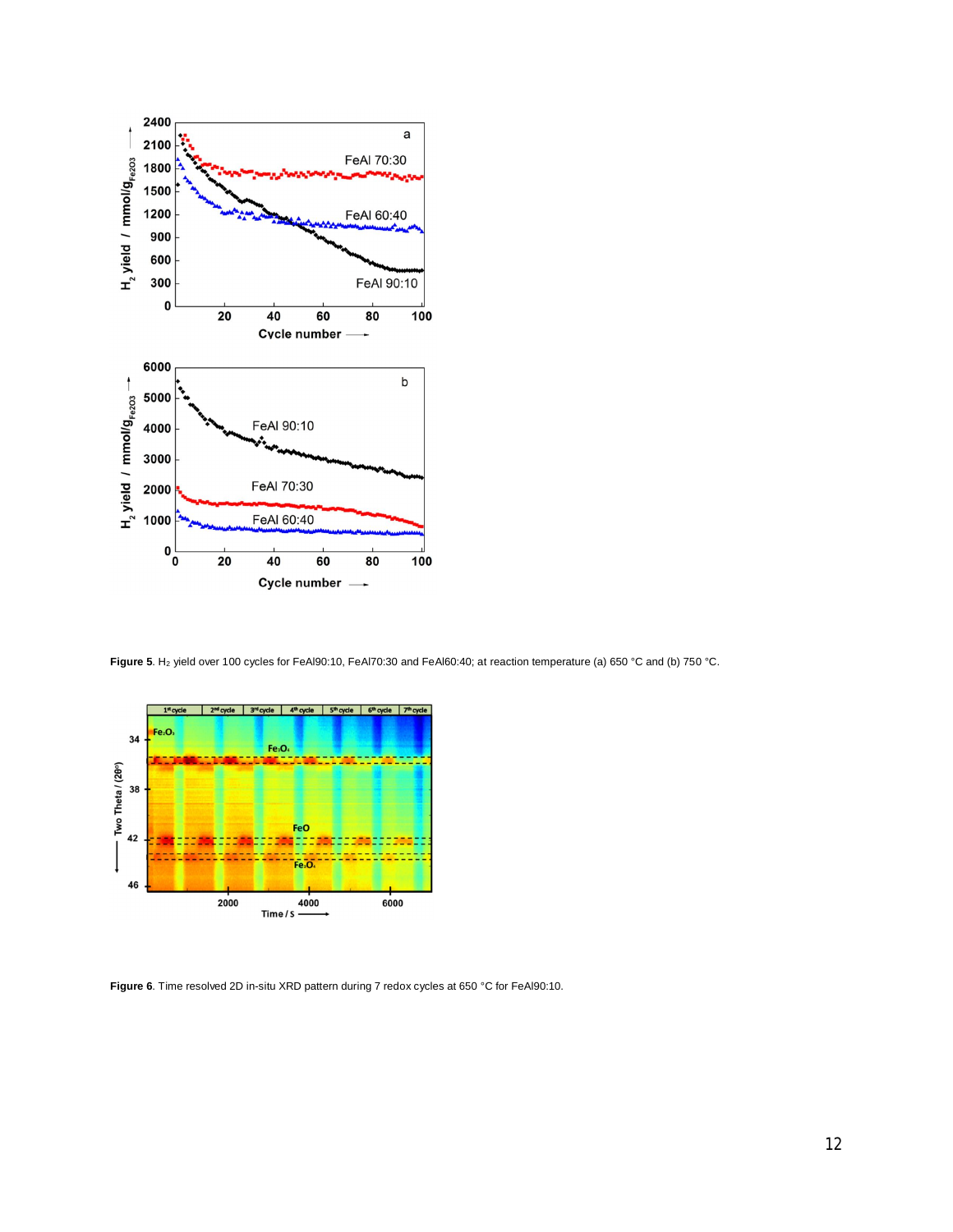

**Figure 7**. Time resolved 2D in-situ XRD pattern during 7 redox cycles at 750 °C for (a) FeAl90:10 and (b) FeAl70:30.



**Figure 8**. Magnification of the XRD pattern for samples FeAl90:10 (solid) and FeAl70:30 (dots) at 750 °C at the diffraction angle from 56°C to 67°.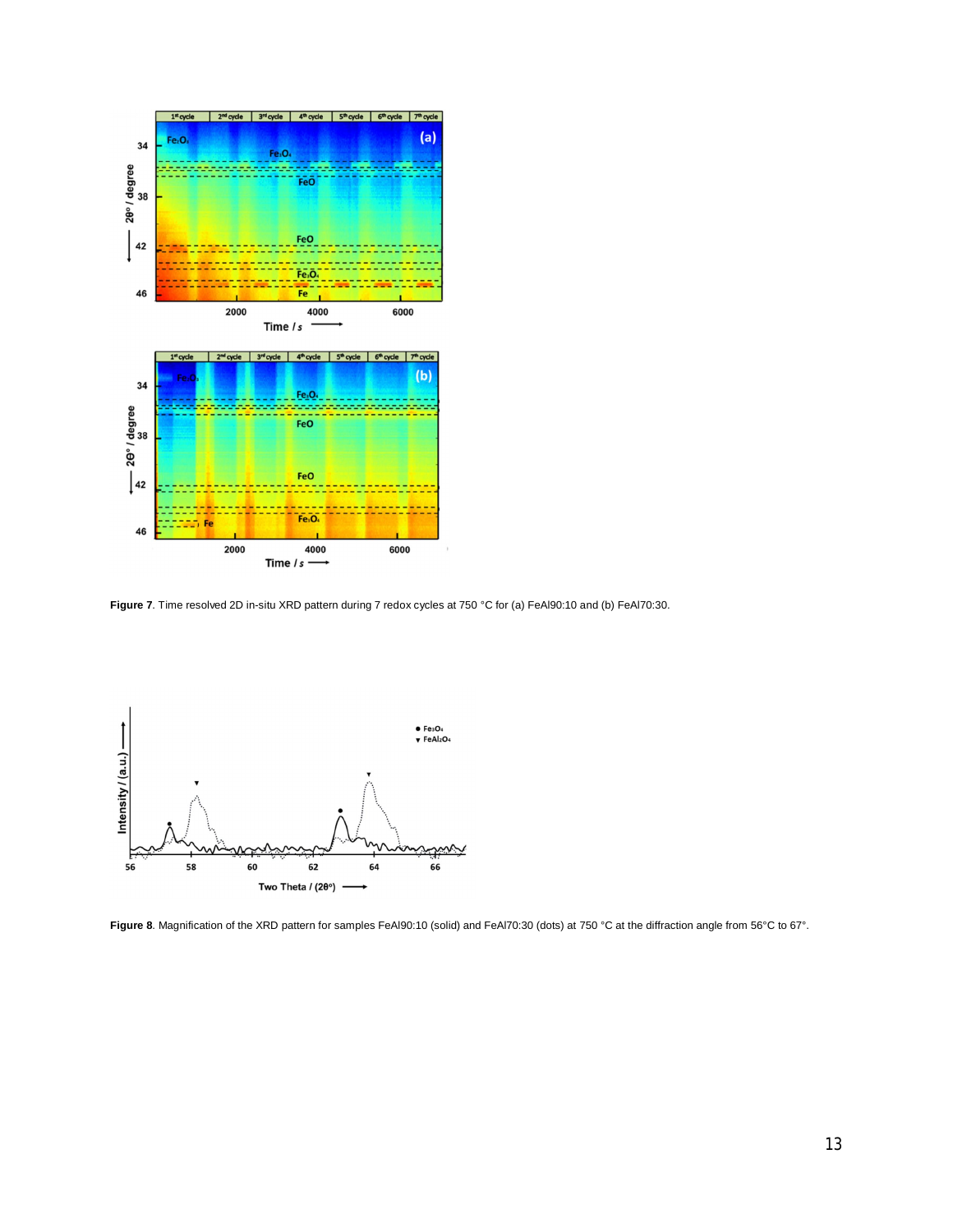

**Figure 9**. XRD pattern for the sample FeAl70:30 after 100 redox cycles (a) at 650 °C and (b) at 750 °C.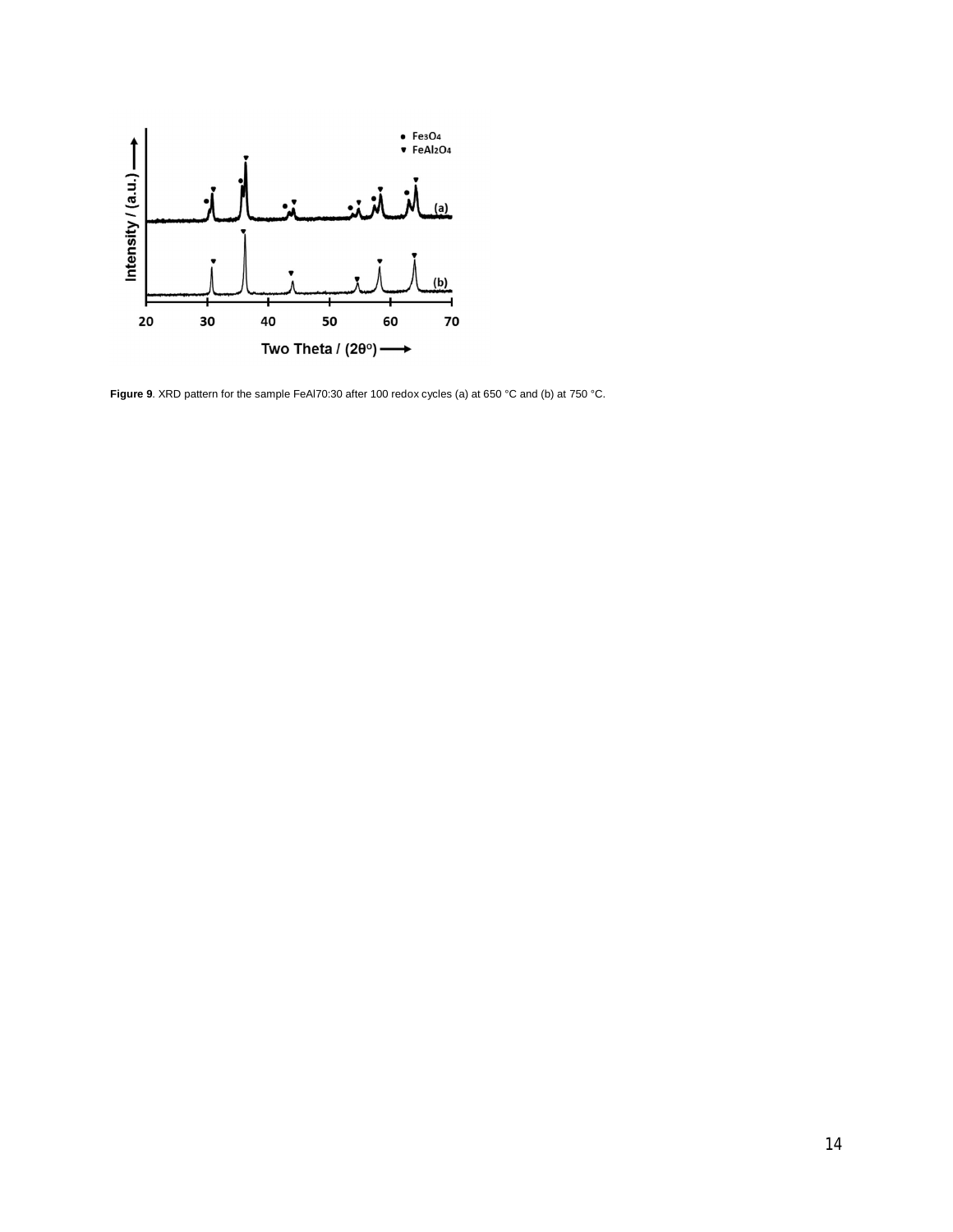

**Figure 10**. STEM images of (a) fresh FeAl90:10, and post reaction images after (b) 7 and (c) 100 cycles; The STEM images of FeAl70:30:(c) fresh and and after exposure to alternating  $H_2$  and  $CO_2$  environment after (e) 7 and (f) 100 cycles.